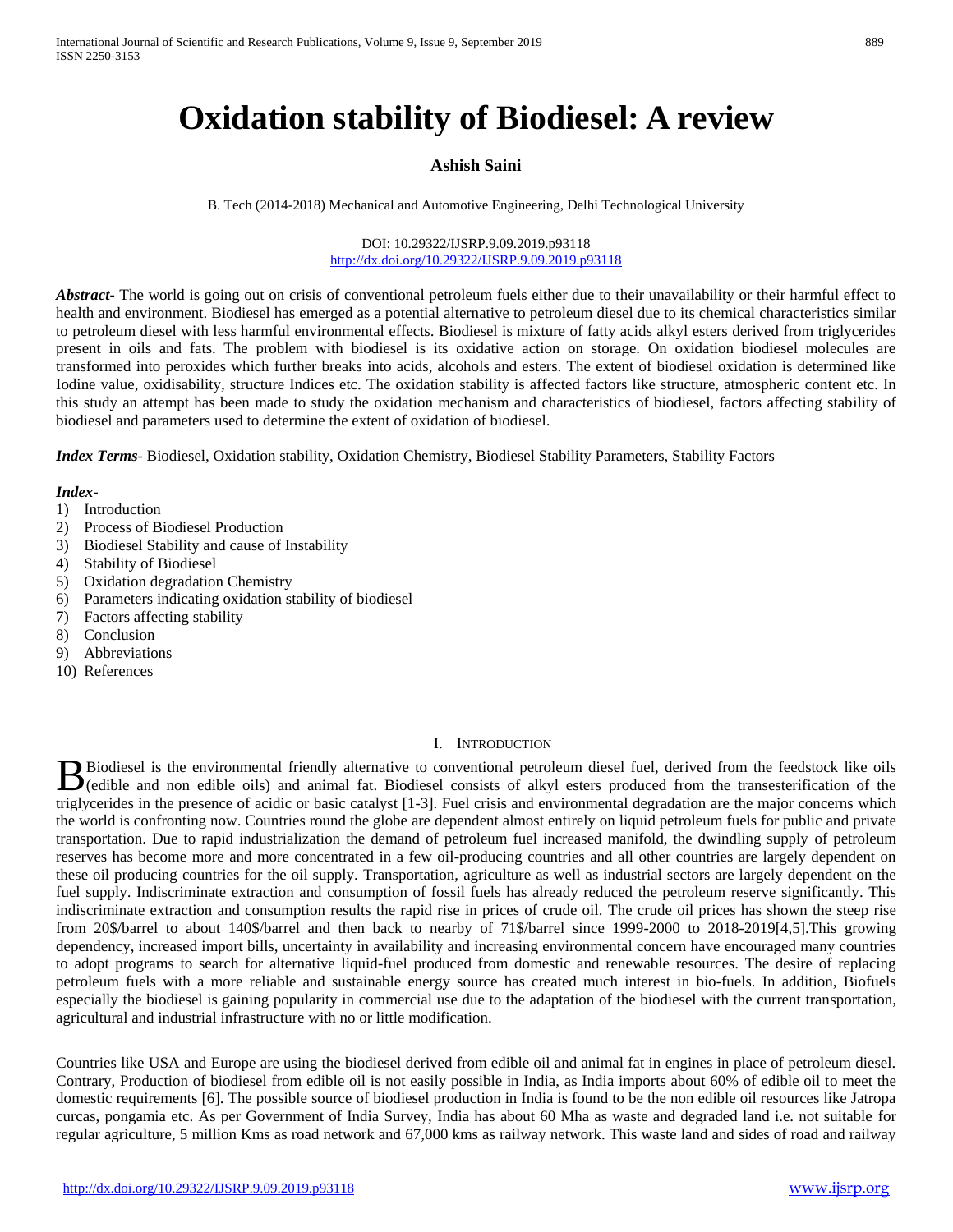network can be used to cultivate jatropha curcas and biodiesel can be produced from the grown seeds [7-9]. This biodiesel can be proved to be the potential substitute for diesel demand. Similar to vegetable oils and animal fat, the presence of unsaturated components leads to the susceptibility of biodiesel to the oxidative degradation. This susceptibility to oxidative degradation is helpful in rendering the biodiesel biodegradable in nature. With storage, biodiesel becomes chemically unstable and quality of the fuel is degraded. This oxidation process creates the problem of injector chocking, fuel line and fuel filter chocking and depositing of the sediments in combustion chamber and fuel supply lines.

Various other factors that affect the stability of the biodiesel are presence of light, air, heat, antioxidants, impurities, material of the container used for storage. Along with these the stability of biodiesel is also affected by the method use for the purification of biodiesel during the manufacturing process. In this study an attempt has been made to study and review the oxidation stability of biodiesel due to storage.

## II. PROCESS OF BIODIESEL PRODUCTION

Vegetable oils can be chemically modified to produce biodiesel through micro-emulsion, pyrolysis (thermal cracking) or transesterification. Transesterification is the most common method used for biodiesel production and yields the best quality biodiesel having higher cetane number, lower exhaust emission and better combustion properties than biodiesel produced from any other method. This transesterification reaction is carried out by continuous intermixing of vegetable oil (triglycerides) with alcohol in presence of catalyst under suitable temperature range [10].

| $CH$ -COOR <sup>1</sup>    |          | Catalyst CH <sub>2</sub> OH            |                    | $R^{I}$ COOR            |
|----------------------------|----------|----------------------------------------|--------------------|-------------------------|
|                            | $+3ROH$  | $\overline{\phantom{iiiiiiiiiiiiiii}}$ |                    |                         |
| $CH$ -COOR <sup>II</sup>   |          |                                        | <b>CHOH</b>        | $RH$ COOR               |
|                            |          |                                        |                    |                         |
| $CH3$ -COOR <sup>III</sup> |          |                                        | CH <sub>2</sub> OH | $R$ <sup>III</sup> COOR |
| Triglyceride               | Methanol |                                        | Glycerol           | <b>Biodiesel</b>        |

The overall transesterfication reaction is carried out in three reversible reaction. The first is the conversion of triglycerides into diglycerides, followed by conversion of diglycerides into monoglycerides and then monoglycerides into glycerol along with the formation of ester molecule in each step [11].

The transesterification process of biodiesel formation is affected by several factors such as molar ratio of oil to alcohol, temperature of reaction, catalyst type (acidic or basic), catalyst concentration, reaction time, free fatty acid (FFA) and water content of the feedstock used [12].

### III. BIODIESEL STABILITY AND CAUSE OF INSTABILITY

According to Westbrook, "stability of biodiesel is its ability to resist the physical and chemical changes caused by interaction with the environment". The poor stability is due to the presence of the double bond in free fatty acids.

Fatty acids on the basis of carbon bond present are as follows:

- A. Saturated fatty acids, no double is present in between two carbon atoms.
- B. Unsaturated fatty acids, carbon- carbon double bonds are present.

Unsaturated fatty acids can be further classified as:

- A. Monounsaturated fatty acids (MUFA), contains one C-C bond.
- B. Polyunsaturated fatty acids (PUFA), containing more than one C-C bond separated by a single methylene group. Example Linoleic and Linolenic acid.

The factors affecting the oxidation stability of fatty acids are:

- A. Polyunsaturation
- B. Position of C-C bond
- C. Number of allylic and bis-allylic sites [12].

Bis-allylic carbon sites are more susceptible to oxidation attack as compared to allylic sites in fatty acids. Allylic position equivalent (APE) and bis-allylic position equivalent (BAPE) measures the number of single and double acting carbon sites in fatty acids respectively in fatty acids or esters having methylene interrupted polyunsaturation. The general trend in the increasing stability of different fatty acids is Linolenic< linoleic< oleic [9].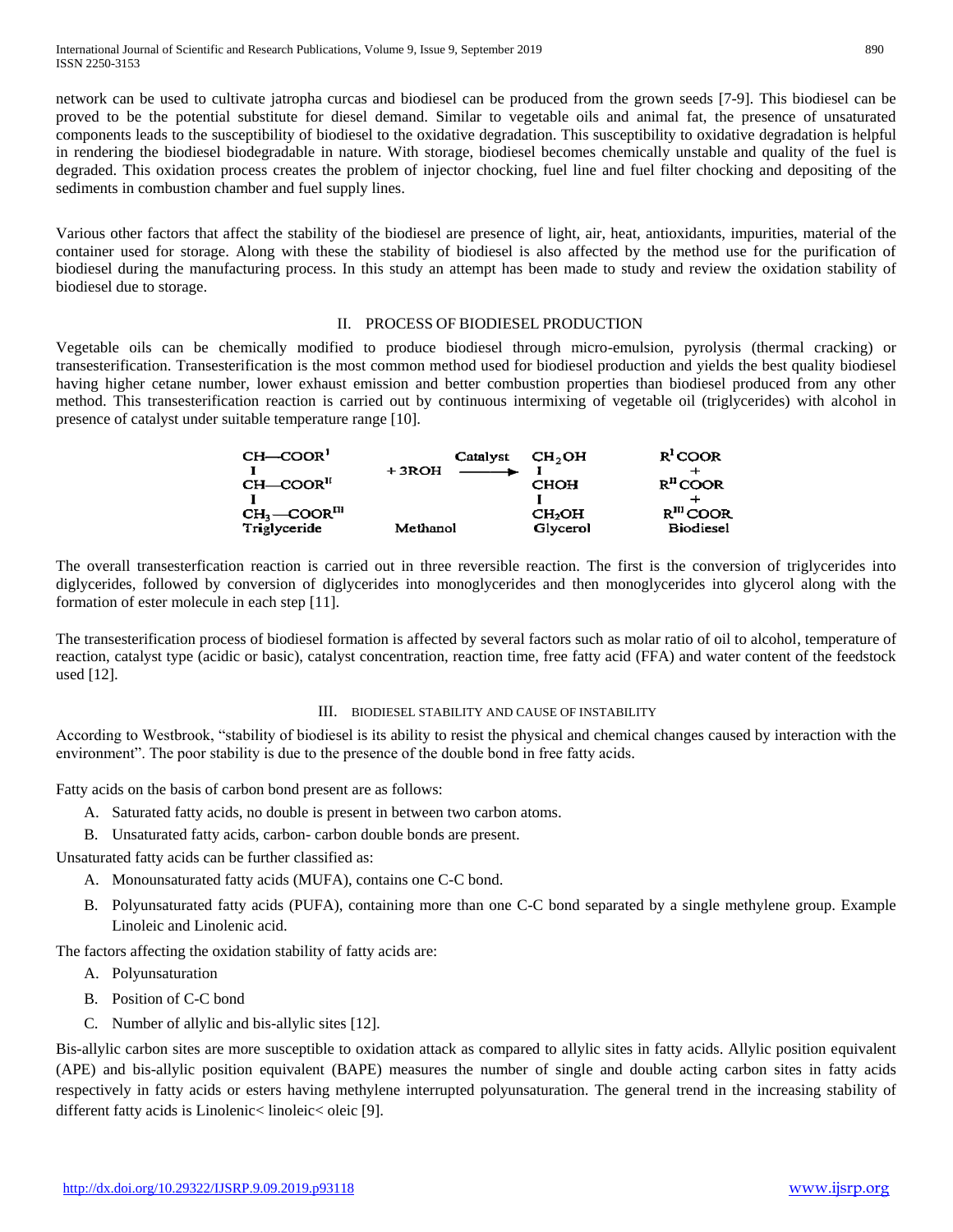

**Fig. 1**: Structure of Oleic acid, lenoleic acid and lenolenic acid [11].

## IV. STABILITY OF BIODIESEL

Stability of biodiesel can be mainly classified into three types:

- A. Oxidation stability
- B. Thermal stability
- C. Storage stability

Oxidation stability is related with the peroxides and hydroperoxides formation which further leads to formation of shorter compounds like acids (low molecular weight), alcohols, aldehyde and ketones [13]. Thermal stability is referred to the resistance offered by biodiesel to the oxidation process at the high temperature that leads to increase in weight of oil and biodiesel. At high temperature, natural antioxidants (very small quantity) present in biodiesel are degraded at much faster pace and leads to the prominent oxidation process. Storage stability deals with the degradation of biodiesel and its interaction with the surrounding conditions such as light, metal, moisture, impurities etc during the time of being storage. Storage stability is referred as the resistance shown by the biodiesel to the physical and chemical changes occurring in the composition of biodiesel during the storage due to its interaction with light, air, moisture and impurities [12].

### V. OXIDATION DEGRADATION CHEMISTRY

Biodiesel is susceptible to oxidation when subjected to light, air, moisture etc., leading to formation of peroxides and hydroperoxides which further breaks into short chain compounds like acids, alcohols, aldehydes and esters. Biodiesel oxidation is of two types—autooxidation and photo-oxidation. Auto-oxidation occurs in presence of oxygen, while photo-oxidation occurs in presence of light and oxygen. The mechanism of degradation is as:

- A. Autoxidation in presence of atmospheric oxygen
- B. Thermal or thermal-oxidative degradation from excess heat
- C. Hydrolysis in presence of moisture or water during storage and in fuel lines
- D. Microbial contamination from impurities present in fuel [14].

The primary oxidative degradation of biodiesel is a radical chain reaction and involves initiation, propagation and termination step. During the initiation step, hydrogen gets removed from carbon radical and a carbon free radical is formed as shown in fig. These initiators may be formed either due to thermal decomposition of hydroperoxides or metal catalyzed decomposition of hydroperoxides [12]. During the propagation step, carbon free radical reacts with a bi-radical oxygen in air and forms peroxyl radical. This peroxyl radical further separates hydrogen atom from another biodiesel molecule and forms a hyroperoxide and another carbon free radical. Similarly the reaction propagates leading to formation of new radical at exponential rate. In the termination, the primary reaction ends by the combination of two or more radicals and forming a stable product [12].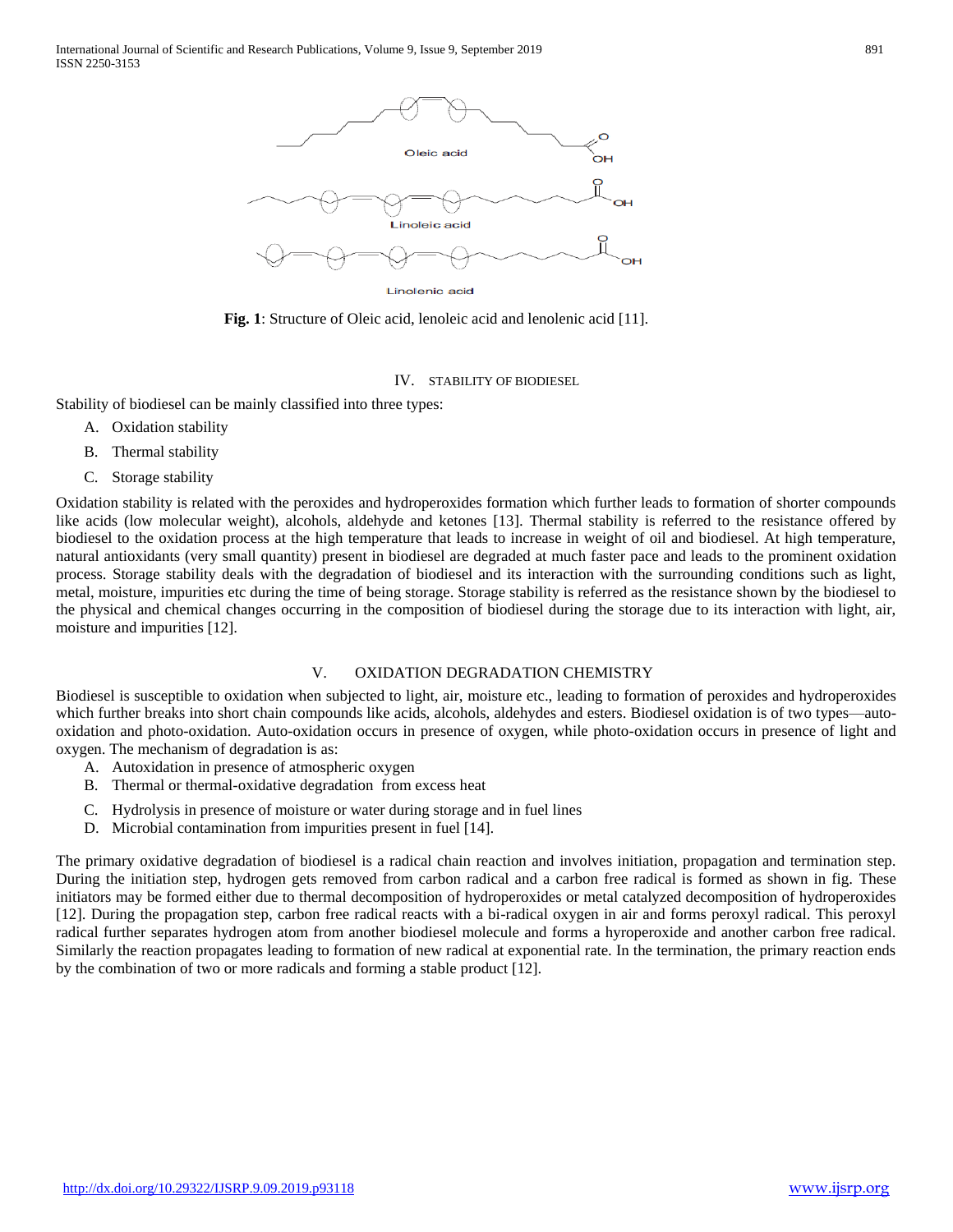

**Fig. 2:** Mechanism for auto-oxidation of lenolic acid methyl ester leading formation of its peroxides [11]

While in photo-oxidation the UV light decomposes the oxygen-containing compounds in biodiesel and generates radicals that initiate auto-oxidation. Photo-oxidation occurs via two routes. One similar to auto-oxidation, in second route molecular oxygen is excited to the state of electrophilic singlet and undergoes the ene reaction with olefins leading to the formation of hydroperoxides [11].



**Fig. 3:** ene reaction during photo-oxidation of linoleic acid [11]

For polyunsaturated fatty acids, the oxidative mechanism can be represented in three phases as shown in fig.4 [15]. Phase 1 is the phase of lag or phase of induction period, phase 2 is the phase of peroxidation. In phase 3 the rate of peroxide degradation exceeds the rate of peroxide formation.

In the induction period phase, the consumption of oxygen and formation of hydroperoxides occurs at a slow pace. Antioxidants are depleted at a very high pace in this phase yet the composition of biodiesel is significantly unaffected by oxidation process. Concentration of the antioxidants present in biodiesel mainly determines the length of this induction phase. In phase 2 i.e. phase of peroxide formation, oxygen consumption and hydroperoxides formation occur at faster pace than the induction phase. Antioxidants present in biodiesel are almost depleted in this phase. Finally in phase 3, rate of hydroperoxide degration is surpassed by the rate of peroxide formation leading to the exponential increase in the formation of small chain molecules such as acids, alcohols, aldehydes, ketones etc. Due to the formation of these small chain molecules the quality of fuel is highly degraded.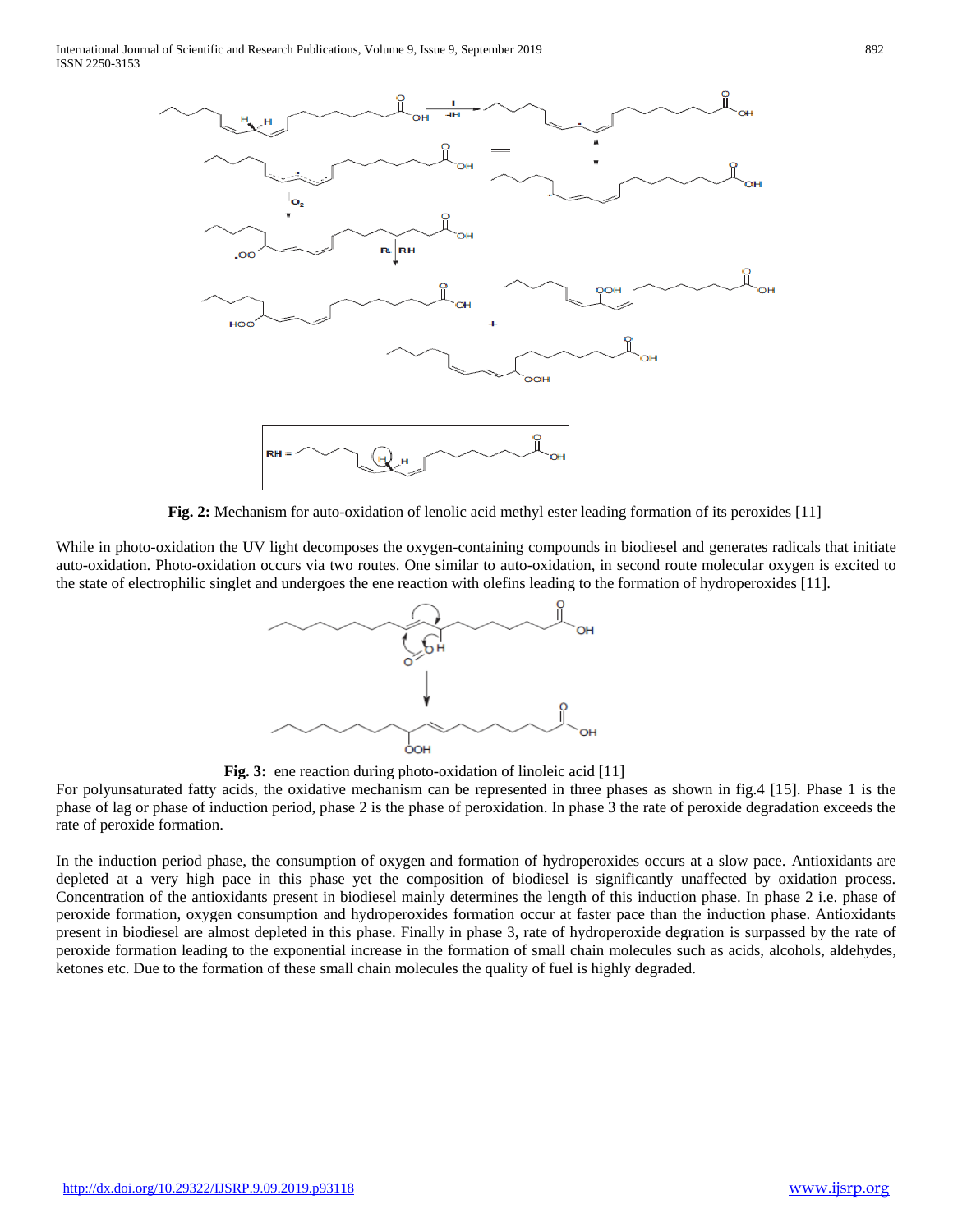

**Fig. 4:** Graphical representation of oxidation phases of polyunsaturated fatty acid esters [15]

# VI. PARAMETERS INDICATING OXIDATION STABILITY OF BIODIESEL

As the biodiesel undergoes the oxidation process the quality of fuel is degraded. In order to measure the quality of fuel, various parameters are used which determines the extent of oxidation. The main parameters which are used to measure the stability of biodiesel are as follows:

### A. IODINE VALUE (IV)

The acid value is the measure of the total degree of unsaturation present in the fatty acid compound irrespective of the nature and position of unsaturation. The Iodine value is expressed as the grams of iodine consumed per 100 grams of the sample [11]. The iodine value indicates the tendency of biodiesel to oxidize or polymerise depending on the reactivity of alkyl double bonds present. The iodine value does not differentiate in the nature, position and number of olefinic carbon present in fatty acid compound. Hence Iodine value does not determine the hydrogen as allylic or bis-alllylic. Since bis-allylic hydrogen are more prone to oxidation than the allylic ones [12]. So, it is not a very good parameter in determining the oxidation stability of biodiesel.

| Fat/Oil               | <b>Iodine Value</b> |
|-----------------------|---------------------|
|                       | (mg KOH/g)<br>oil)  |
| Grape Seed Oil        | 124-143             |
| Palm Oil              | 44-51               |
| Olive Oil             | 80-88               |
| Coconut Oil           | $7 - 10$            |
| Palm Kernel Oil       | 16-19               |
| Cocoa Butter          | $35-40$             |
| Jojoba Oil            | $~1$ $~80$          |
| <b>Cottonseed Oil</b> | 100-117             |
| Com Oil               | 109-133             |
| Wheat Gram Oil        | 115-134             |
| Sunflower Oil         | 125-144             |
| <b>Linseed Oil</b>    | 136-178             |
| Soybean Oil           | 120-136             |
| Peanut Oil            | 84-105              |
| Ricebran Oil          | 99                  |
| Margarine "light"     | 37.3                |
| Margarine             | 86.1                |
| Lard                  | 57.6                |

**Table 1:** Iodine value of various biodiesel samples [11]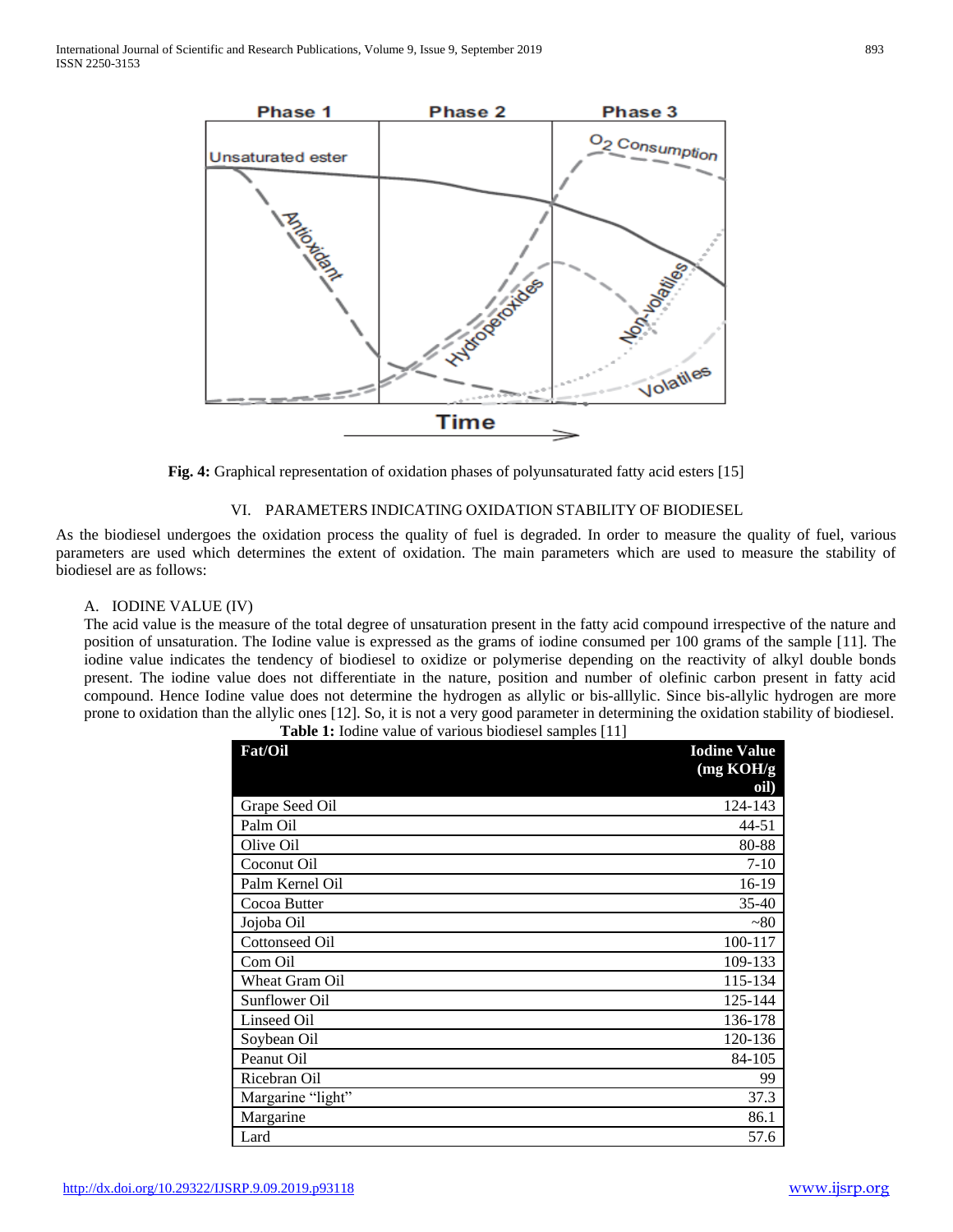| Rape Oil        |         |
|-----------------|---------|
| Crudefish Oil   | 108.    |
| Tung Oil        | .63     |
| <b>Beef Fat</b> |         |
| Canola Oil      | 188-193 |

### B. PEROXIDE VALUE (PV)

The peroxide value is measures as milli-equivalents of peroxide units per kg of the biodiesel sample [11]. The peroxide value is a measure of the peroxide units formed during the primary oxidation process. Since the peroxide value changes as the secondary oxidation process proceeds, so the peroxide value is not a suitable measure to determine the oxidation stability of biodiesel sample.

**Table 2:** variation of peroxide value (mg/kg) over a period of 6 months for different biodiesels [16-20]

| <b>Methyl</b><br><b>Ester</b> | 0 month | 3 months | 6 months |
|-------------------------------|---------|----------|----------|
| JME                           | 4.16    | 21.21    | 38.26    |
| <b>KOME</b>                   | 4.9     | 20.21    | 23.9     |
| <b>MOME</b>                   | 4.7     | 21.02    | 22       |
| <b>SME</b>                    | 3.8     | 36.5     | -        |
| $SME^{\$}$                    | 3.8     | 55       | -        |
| <b>RBOME</b>                  | 3.10    | 13.6     | 21.64    |

## C. ACID VALUE

Acid value represents the quantity of free fatty acids present in the oil sample. Acid value is the amount of base (potassium hydroxide (KOH)) used to neutralize the 1 gram of the sample [12].

|  |  |  |  | Table 3: Variation of acid value (mg KOH/g) over a period of 6 months for different biodiesels [16-20] |  |
|--|--|--|--|--------------------------------------------------------------------------------------------------------|--|
|--|--|--|--|--------------------------------------------------------------------------------------------------------|--|

| <b>Methyl Ester</b> | 0 months | 3 months | 6 months |
|---------------------|----------|----------|----------|
| JME                 | 0.15     | 0.3      | 0.45     |
| $JME*$              | 0.44     | 0.78     | 1.1      |
| <b>RME</b>          | 0.12     | 0.54     | 0.84     |
| <b>CME</b>          | 0.19     | 0.20     | 0.32     |
| <b>SME</b>          | 0.11     | 0.30     | 0.46     |
| <b>PME</b>          | 2.54     | 2.87     |          |
| <b>COME</b>         | 0.85     | 1.18     |          |
| <b>RSME</b>         | 0.19     | 0.26     | 0.5      |
| <b>RBOME</b>        | 0.09     | 0.14     | 0.17     |

### D. OXIDISABILITY

Oxidisability is the another parameter used to determine the stability of biodiesel. Oxidisability is given by

$$
OX = \frac{0.02(\%0) + (\%L) + 2(\%Ln)}{100}
$$

Where O refers to Oleic acid (18:1), L refers to linoleic acid (18:2) and Ln refers to linolenic acid (18:3).The Oxidisability is generally applied to those biodiesel which predominantly contains 18 carbon fatty acids [11].

# E. VISCOSITY

Viscosity is the measure of the resistance offered to the flow of the fluid. Viscosity is also a measure to determine the oxidation stability of the biodiesel. The viscosity of biodiesel increases with the increase in the carbon chain length, degree of unsaturation in free fatty acids and its esters. The viscosity of *cis* double configuration is found to be less than the viscosity of *trans* configuration. The position of double has very minor effect on the viscosity of the sample [25].

**Table 4:** Variation of kinetic viscosity (cSt at 40°C ) over a period of 6 months [16-18, 20-23]

| <b>Methyl</b><br><b>Ester</b> | 0 month | 3 months | 6 months |
|-------------------------------|---------|----------|----------|
| JME                           | 4.38    | 5.00     | 5.63     |
| $JME*$                        | 6. I    |          | 8.1      |
| <b>RME</b>                    | 4.6     | 5.95     | ნ.პ      |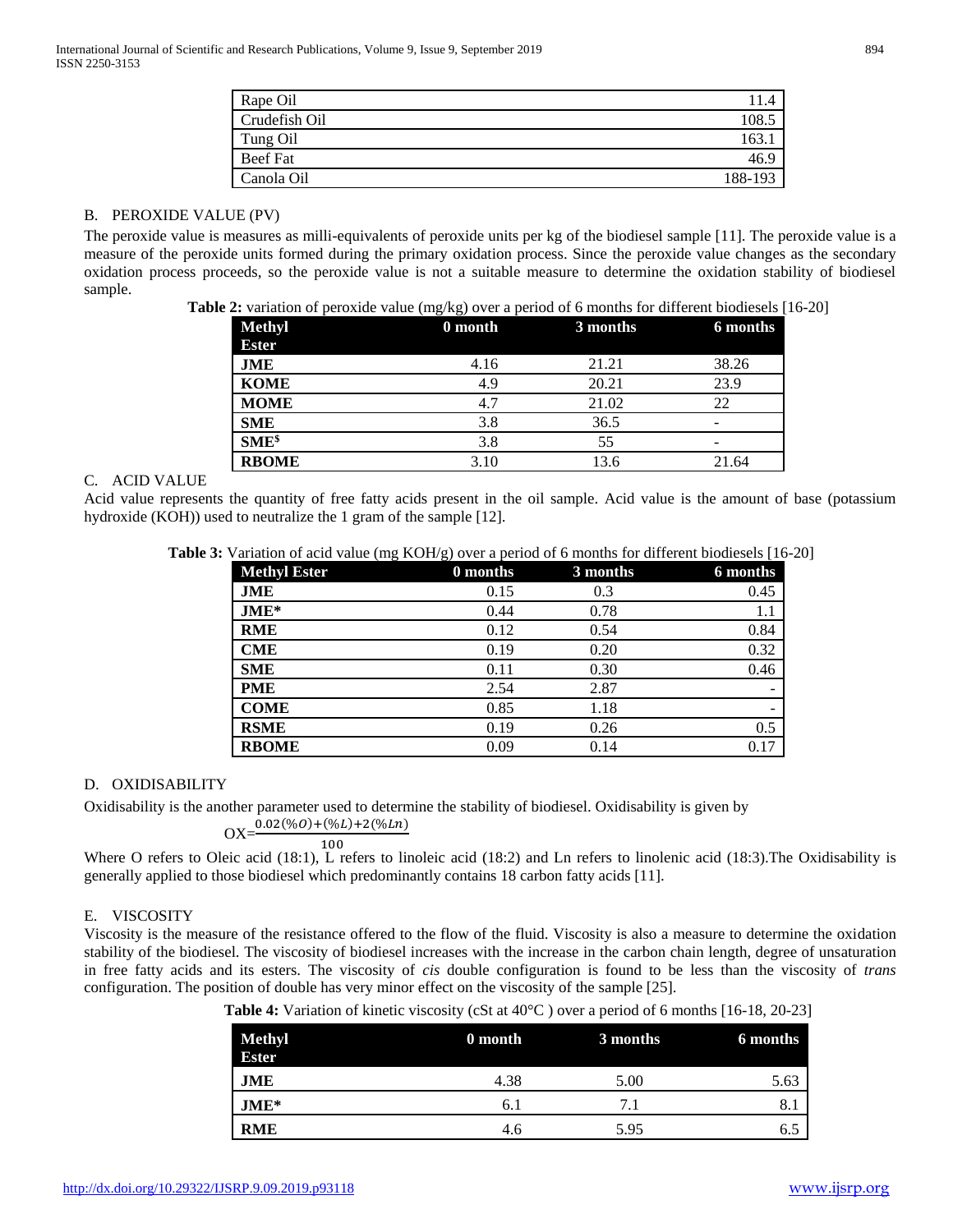| <b>CME</b>   | 7.3  | 7.45 | 7.9  |
|--------------|------|------|------|
| <b>SME</b>   | 4.3  | 5.6  | 6.05 |
| <b>PME</b>   | 4.92 | 5.92 |      |
| <b>COME</b>  | 3.67 | 4.72 |      |
| <b>KOME</b>  | 5.01 | 5.19 | 5.41 |
| <b>MOME</b>  | 4.85 | 5.05 | 5.15 |
| <b>RBOME</b> | 4.14 | 4.2  | 4.3  |
|              |      |      |      |

## F. INDUCTION PERIOD

As the result of oxidation of biodiesel there is an increase in the concentration of the hydroperoxides and peroxides. The oxidation process continues to proceed until the oxygen is completely depleted or the conversion of fatty acids into small chain compounds is completely done. The length of time from the start of the oxidation and the time at which sudden increase in the oxidation rate is there is known as the Induction Period [11]. Induction period is one the main parameters which are used to determine the oxidation stability of the biodiesel. It is usually measured by Rancimat test or by Oxidation stability index (OSI).

**S. No. Biodiesel Standard Country/Region Test Methods Limits (induction time, hrs(minimum)) 1** ASTM D6751 USA EN14112 3 **2** EN14214 Europe EN14112 6 **3** Fuel Standard(Biodiesel), 2003 Australia EN14112 6 **4** ANP 255 Brazil EN14112 6 **5** SANS 1935 South Africa EN14112 6 **6** IS 15067 India EN14112 6





**Fig. 5:** Determination of Induction Period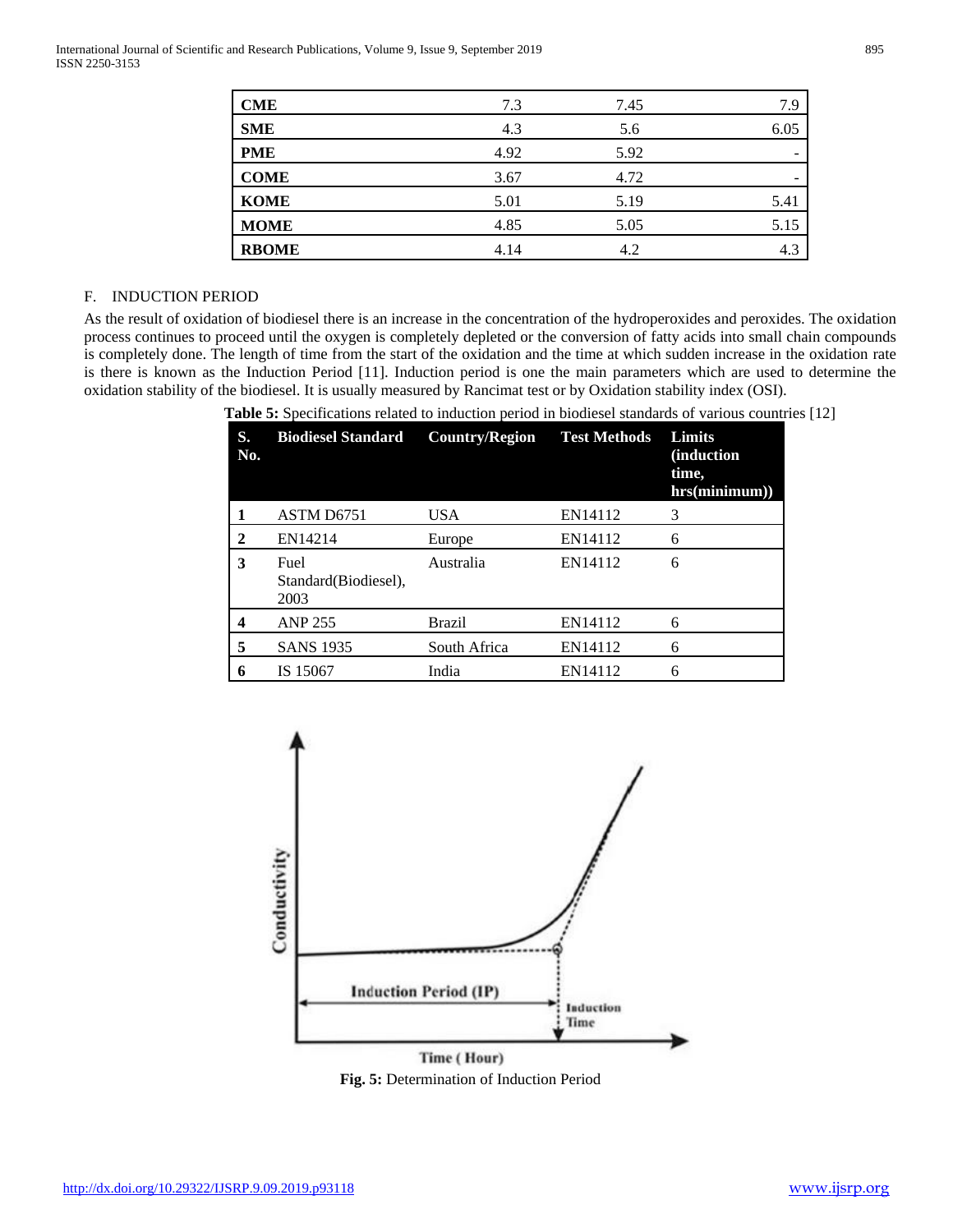# G. STRUCTURE INDICES

The structure indices are one of the analytical indices which are used to measure the unsaturation of fats and fatty acid compounds. Allylic position equivalent(APE) and bis-allylic(BAPE) position equivalent are the structural indices which are used for the theoretical measurement of the oxidation stability of biodiesel or fatty acid compound.

Allylic position equivalent(APE) is the theoretical measurement of the number of allylic carbon present in the fatty acid compound assuming that all poly-olefinic unsaturation is methylene interrupted and bis-allyic position equivalent is the theoretical measurement of the number of bis-allylic carbon present in the fatty acid compound[25]. APE and BAPE are not so much useful measure in the estimation of the oxidation stability of the fatty acid compound because APE and BAPE do not consider the position of olenic carbon and bis-allylic olefinic carbon are more susceptible to oxidation than olefinic carbon.

The APE value of different fatty compounds can be calculated as[11]:  $APE=(ap_a\times A_{Ca})+(ap_b\times A_{Cb})+(ap_c\times A_{Cc})+...$ 

Knothe suggested the following relation to determine the APE and BAPE values[25]:

 $APE = 2 \times (A_{C18:1} + A_{C18:2} + A_{C18:3})$ 

BAPE=AC18:2+2×AC18:3

Where, A is the amount of each fatty acid compound and  $ap_x$  is the number of allylic position in fatty acid compound.

Knothe has also developed a correlation between Oxidation stability index (OSI) and BAPE as given below [25]:  $OSI=3.91 - 0.045 \times BAPE$  (R<sup>2</sup>=0.983)

# H. DENSITY

Density is the measure of the mass per unit volume  $(Kg/m<sup>3</sup>)$ . It is also an important parameter which is used to measure the oxidation stability of the biodiesel. Due to the oxidation, a large number of small chain compounds are formed which leads to the increase in the density of the biodiesel. The fuels containing shorter chain hydrocarbon and more saturated fatty acid have more tendency to get crystallized. Due to crystallization, the volume decreases which leads to the increase in the density of the fuel [11].

| <b>able 6:</b> Variation of specific gravity over a period of 6 months for different biodiesels $[17, 21]$ |         |          |          |
|------------------------------------------------------------------------------------------------------------|---------|----------|----------|
| <b>Methyl Ester/Oil</b>                                                                                    | 0 month | 3 months | 6 months |
| <b>JBD</b>                                                                                                 | 0.85    |          | 1.9      |
| JME                                                                                                        | 0.887   | 0.888    | 0.889    |
| <b>RME</b>                                                                                                 | 0.888   | 0.890    | 0.891    |
| <b>CME</b>                                                                                                 | 0.887   | 0.887    | 0.888    |
| <b>SME</b>                                                                                                 | 0.887   | 0.888    | 0.889    |
| <b>PME</b>                                                                                                 | 0.843   | 0.847    |          |
| <b>COME</b>                                                                                                | 0.844   | 0.856    |          |
| <b>RBOME</b>                                                                                               | 0.879   | 0.881    | 0.884    |

**Table 6:** Variation of specific gravity over a period of 6 months for different biodiesels [17, 21-23]

### VII. FACTORS AFFECTING STABILITY

# A. FATTY ACID STRUCTURE

Polyunsaturation present in the fatty acid compound make the compound susceptible to the oxidation. Along with the degree of unsaturation, the position of unsaturation in the compound also plays a very important factor in determining the oxidation stability of the fatty acid compound. Biodiesel with high degree of unsaturation and long carbon chains compounds degrade very quickly on storage.

# B. RELATIVE ANTIOXIDANT CONTENT

Antioxidants are compounds whose presence in the oil and biodiesel make them less susceptible to oxidation. The antioxidants delays the oxidation process thus increases the stability of oil and biodiesel. Oils in their natural form contains the natural antioxidants which make the oil less susceptible to oxidation. On transesterification, during the distillation and purification process the natural antioxidants such as tocopherols, steols and tocotrienols get destroyed which make the biodiesel susceptible to oxidation [12].

On the basis of their existence antioxidants are generally classified as natural antioxidant and synthetic antioxidant. On the basis of the action antioxidants are classified as hydroperoxide decomposer and chain breaker. On the basis of the composition antioxidant are classified as phenolic and amine types. All the work related to stability is limited to the phenolic type of antioxidant and very scarce literature is available related to hydroperoxide decomposer type of antioxidant [9].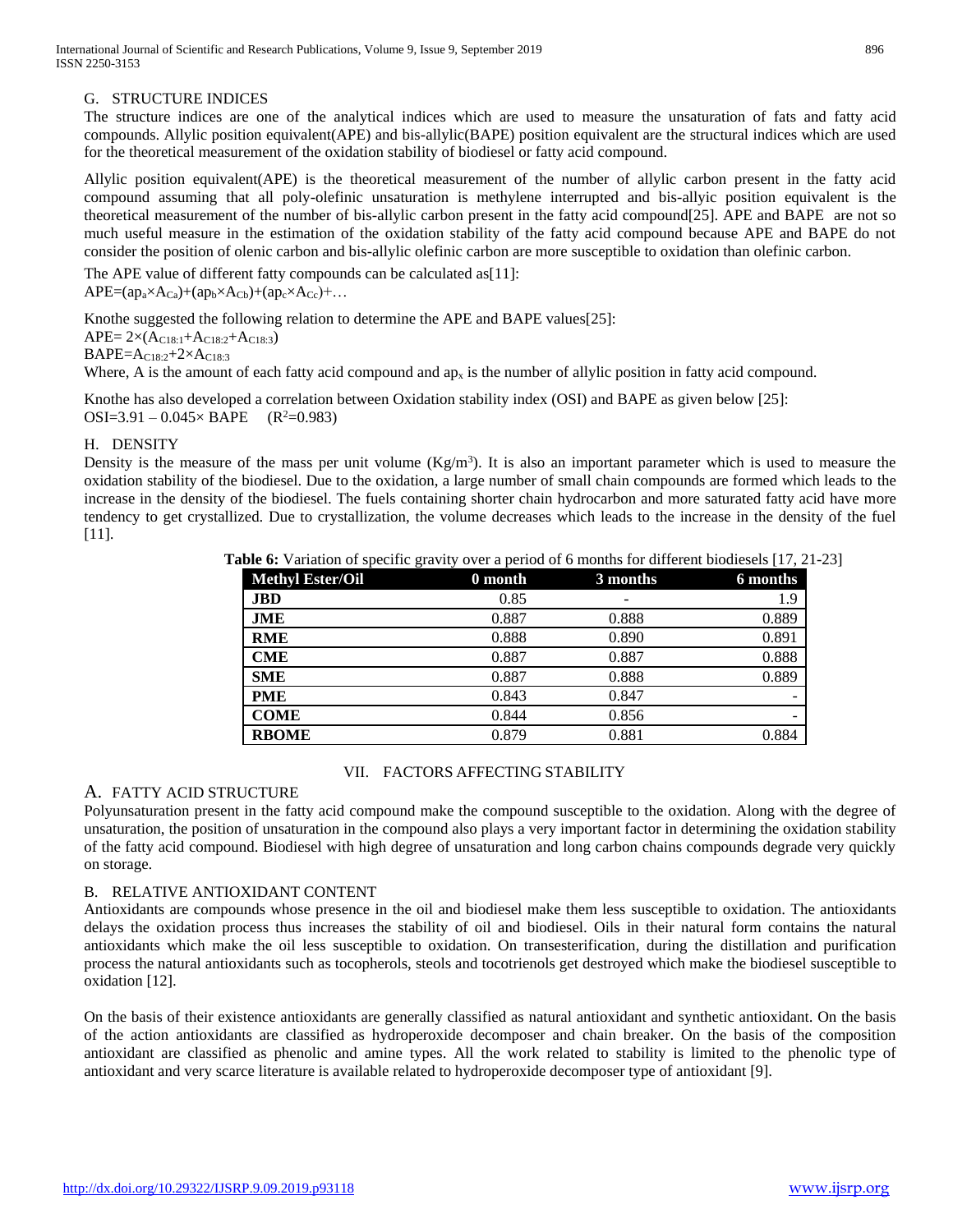

**Fig. 6:** Relative efficiency of the antioxidant on the jatropha biodiesel [9]

Oxidation stability of the biodiesel can be improved by adding the suitable antioxidant in the appropriate concentration. Antioxidant also helps in reduction of  $NO<sub>x</sub>$  formation. The reason of increasing the stability with antioxidant addition is that highly reactive hydrogen present in the antioxidant gets readily separated by the peroxy radical than the fatty acid hydrogen, thus increasing the stability of the biodiesel.

# C. METALS CONTAMINATION

It has been found that in various works that even the presence of small traces of the metals iron, copper, Nickel, cobalt, manganese etc. accelerates the process of oxidation[26,27]. The reason for the acceleration of oxidation process is that the metal enhances the catalytic reaction of the initiation of the oxidation [19, 26-29]. Non metals such as Viton, Teflon, Fluorinated plastics and Nylon are resistant to oxidation [30].

| S.                      | <b>Type</b> | <b>Name</b>                    | <b>Abbrevation</b> | <b>Type</b> | <b>Nature</b>   |
|-------------------------|-------------|--------------------------------|--------------------|-------------|-----------------|
| No.                     |             |                                |                    |             |                 |
| 1                       | Natural     | $\alpha$ -tocopherol           | $\alpha$ -T        | Phenolic    | Chain inhibitor |
| $\boldsymbol{2}$        |             | ß-carotene                     | $\beta$ -C         | Phenolic    | Chain inhibitor |
| $\mathbf{3}$            | Synthetic   | Butylated hydroxyanisole       | <b>BHA</b>         | Phenolic    | Chain inhibitor |
| $\overline{\mathbf{4}}$ |             | Butyl-4-hydorxytoluene         | <b>BHT</b>         | Phenolic    | Chain inhibitor |
| 5                       |             | 2,5-di-tert-butyl-hydroquinone | <b>DTHBQ</b>       | Phenolic    | Chain inhibitor |
| 6                       |             | tert-butyl-hydroquinone        | <b>TBHQ</b>        | Phenolic    | Chain inhibitor |
| 7                       |             | Propylgallate                  | PG                 | Phenolic    | Chain inhibitor |
| 8                       |             | Pyrogallol                     | PY                 | Phenolic    | oxygen absorber |
|                         |             |                                |                    |             |                 |
| 9                       |             | Hydrogenated cardanol          | HC                 | Phenolic    | oxygen absorber |
|                         |             |                                |                    |             |                 |
| <b>10</b>               |             | Alkyl hydrogenated cardanol    | <b>AHC</b>         | Phenolic    | oxygen absorber |
|                         |             |                                |                    |             |                 |
| 11                      |             | Gallic acid                    | <b>GA</b>          | Phenolic    | Reducing agent  |
| 12                      |             | <b>IONOX 220</b>               | Ξ.                 | Phenolic    | Reducing agent  |
| 13                      |             | Vulkanox 2KF                   |                    | Phenolic    | Reducing agent  |
| 14                      |             | Baynox                         |                    | Phenolic    | Reducing agent  |

|  | Table 7: Various antioxidants used for improving the stability [12] |  |  |
|--|---------------------------------------------------------------------|--|--|
|  |                                                                     |  |  |
|  |                                                                     |  |  |

# VIII. CONCLUSION

Biodiesel is the potential alternative to the conventional petroleum diesel but the property that is hindering in the commercial use of the biodiesel is the oxidation stability of the biodiesel. The stability is the ability to resist the physical and chemical changes due to interaction with air, light, moisture, impurities and on storage. The main factors affecting the oxidation stability are degree of unsaturation and the position of unsaturation. Acid value, peroxide value, induction period, viscosity, oxidizability, structural indices etc are the various parameters which are used to analyze the oxidation stability of the biodiesel. Fatty acid concentration, antioxidant concentration, metal contamination are major factors that influences the stability of the biodiesel. Synthetic antioxidants are used to increase the oxidation stability and majority of antioxidants are chain inhibitor. In this study article an attempt has been made to point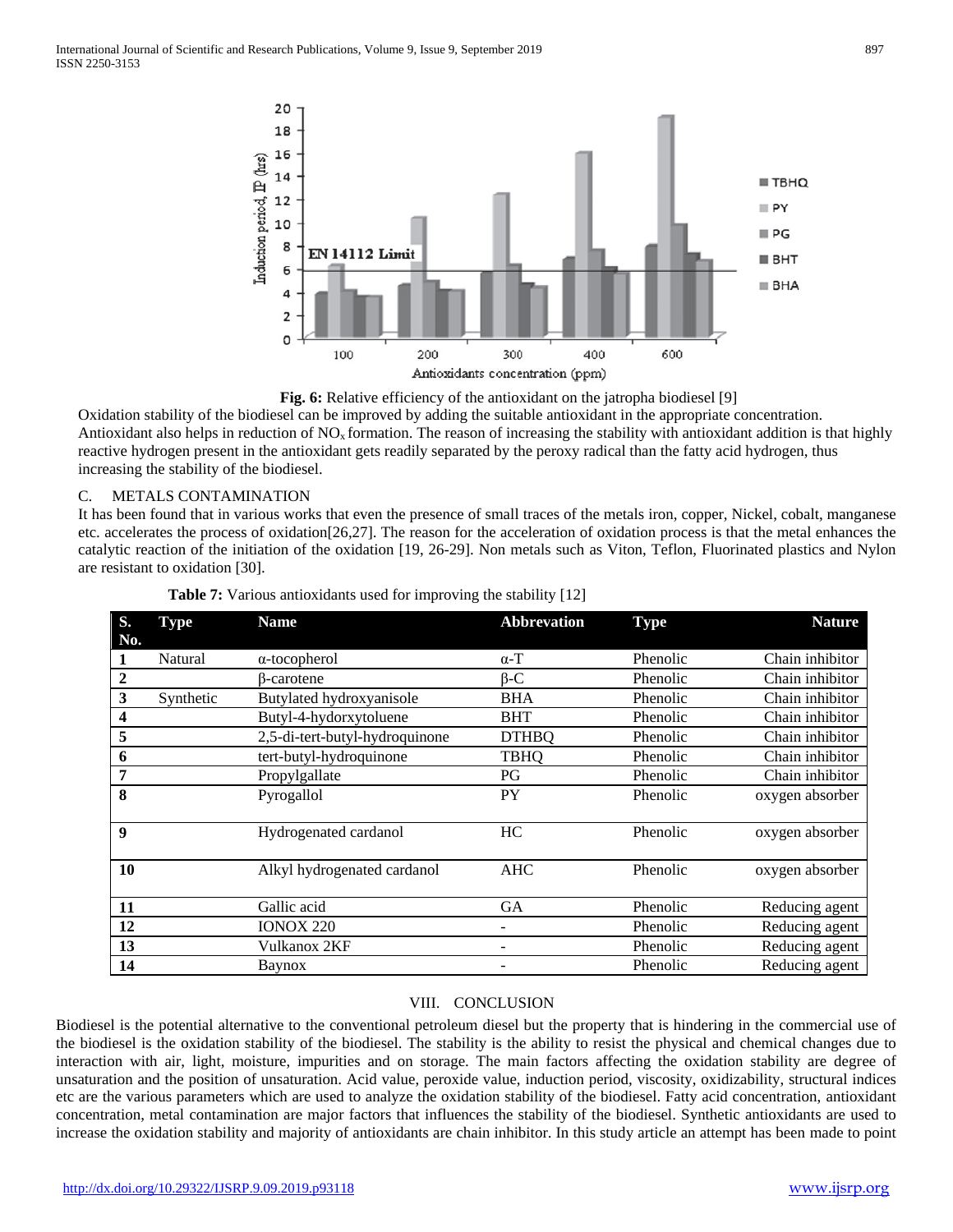out the factors affecting the stability of the biodiesel. There is the further scope in the field of the stability of the biodiesel which can ensure that the biodiesel can be made into the commercial use in daily life vehicles.

## IX. ABBREVATIONS

| <b>CME</b>  | Castor Oil methyl ester                                  |
|-------------|----------------------------------------------------------|
| <b>COME</b> | Coconut Oil methyl ester                                 |
| <b>JBD</b>  | Jatropha Biodiesel                                       |
| <b>JME</b>  | Jatropha methyl ester                                    |
| <b>KOME</b> | Karanja Oil methyl ester                                 |
| <b>PME</b>  | Palm Oil methyl ester                                    |
| <b>MOME</b> | Mahua Oil methyl ester                                   |
| <b>RSME</b> | Rapeseed Oil methyl ester                                |
| <b>SME</b>  | Soybean Oil methyl ester in presence of carbon steel     |
| $SME^{\$}$  | Soybean Oil methyl ester in presence of galvanized steel |

### **For peer review send you research paper in IJSRP format to [editor@ijsrp.org.](mailto:editor@ijsrp.org)**

#### X. REFERENCES

- **1.** Duffield J.A.; Shapori H.; Wang M.;(2006)Assessment of Biofuels; Renewable-Based Technology: Sustainability Assessment
- **2.** Monisha J.; Harish A.; Sushma R.; Krishna Murthy T P; Blessy B Mathew; Ananda S(2013); Biodiesel: A review; Int. Journl of engineering and applications; vol.3 ; issue 6; pp.902-912
- **3.** Sharma M.P.; Barnwal B.K.(2004); Pospects of biodiesel production from vegetable oils in India; Renewable and sustainable energy reviews; 9 pp.363-378
- **4.** Website of ministry of petroleum and natural gas. Indian petroleum and natural gas statistics. Govt. of india;[\(http://petroleum.nic.in/sites/default/files/ipngstat\\_0.pdf\)](http://petroleum.nic.in/sites/default/files/ipngstat_0.pdf)
- 5. Website of ministry of petroleum and natural gas- press information bureau. Govt. of India; [\(http://petroleum.nic.in/sites/default/files/AR\\_2018-19.pdf\)](http://petroleum.nic.in/sites/default/files/AR_2018-19.pdf).
- **6.** Website of Ministry of Agriculture and farmers welfare, Government of India (https://www.nfsm.gov.in › StatusPaper › NMOOP2018*)*
- **7.** Website of Ministry of Road Transport and Highways(http://morth.nic.in/sites/default/files/Basic\_Road\_Statistics\_of\_India\_2015\_16.pdf).
- **8.** Website of ministry of Indian Railways (http://www.indianrailways.gov.in/railwayboard/uploads/directorate/stat\_econ/downloads/IRSP-2017- 18/Summery%20sheet%20Annual%20Report%20English\_2017-18.pdf)
- **9.** Jain S; Sharma M P(2011); Oxidation Stability of blends of Jatropa biodiesel with diesel; Fuel; 90; doi:10.1016/j.fuel.2011.05.003
- **10. <http://www.berkeleybiodiesel.org/biodiesel-fuel-feedstocks-a-review-from.html>**
- **11.** Yakoob Z; Narayanan B N;padikkaparambil S; K. S U; P. M A(2014); A review on the oxidation stability of biodiesel; Renewable and sustainable energy reviews; 35[; http://dx.doi.org/10.1016/j.rser.2014.03.055](http://dx.doi.org/10.1016/j.rser.2014.03.055)
- **12.** Saluja R K; Kumar V; Sham R(2016); Stability of biodiesel-A review; Renewable and sustainable energy reviews; 62; <http://dx.doi.org/10.1016/j.rser.2016.05.001>
- **13.** Kumar N(2017); Oxidative stability of biodiesel: causes, effects and prevention; Fuel; 190;<http://dx.doi.org/10.1016/j.fuel.2016.11.001>
- **14.** Fattah I M R; Masjuki H H; Kalam M A; Hazrat M A; Mausam B M; Imtenan S; Ashraful A M(2014); Effects of antioxidants on oxidation stability of biodiesel derived from vegetable and animal based feedstocks; Renewable and sustainable energy reviews; 30[; http://dx.doi.org/10.1016/j.rser.2013.10.026](http://dx.doi.org/10.1016/j.rser.2013.10.026)
- **15.** Christensen E; McCormick R L(2014); Long-term storage stability of biodiesel and biodiesel blends; Fuel processing Technology 128; <http://dx.doi.org/10.1016/j.fuproc.201.07.045>
- **16.** Das LM;Kumar B D; Subhalaxmi P; K N M; N S N(2009);Long-term storage stability of biodiesel produced from Karanja oil; Fuel ;88:2315–8
- **17.** Boulifi NE, BouaidA, Martinez M, Aracil J(2013); Optimization and oxidative stability of biodiesel production from rice bran oil;Renew Energy; 53:141– 7.
- **18.** Kumar B D; Das L M; Babu M K G(2009); Storage stability of mahua oil methyl ester; JSciIndRes; 68:149–52.
- **19.** Fernandes DM; Montes R H O; Almeida E S; Nascimento A N;Oliveira P V; Richter E M(2012); etal.Storage stability and corrosive character of stabilized biodiesel exposed to carbon and galvanized steels; Fuel; 97:352–7.
- **20.** Jain S; Sharma M P(2012); Oxidation, thermal and storage stability studies of Jatropha curcas biodiesel; ISRNRenewEnergy; 1–15.
- **21.** Mazumdar P; Borugadda V B;Goud V V; SahooL(2013); Effect of storage parameters on stability of Jatropha-derived biodiesel; IntJEnergyEnvironEng; 4 (13):1–9.
- **22.** Ndana M; Garba B; Hassan L G; Faruk U Z(2012); Effect of storage on stability of biodiesel produced from select seed oils; IntJPureApplSciTechnol; 13  $(1):10-8.$
- **23.** Shahabuddin M; Kalam M A; Masjuki H H; Bhuiya M M K; Mofijur M(2012); An experimental investigation into biodiesel stability by means of oxidation and property determination; Energy; 44(1):616–22
- **24.** Leung D Y C; Koo B C P; GuoY(2006); Degradation of Biodiesel under different storage conditions; BioresourTechnol; 97:250–6.
- **25.** Jain S; Sharma M P(2010); Review of different methods for the evaluation of stability of biodiesel; Renewable and sustainable energy reviews; 14; doi:10.1016/j.rser.2010.04.011
- **26.** Jain S; Sharma M P(2010); Stability of biofuel and its blends; Renew Sustain Energy Rev; 14:667–78
- **27.** Knothe G(2010); Relation of some fat and oil indices to biodiesel; ASAE paper no. 006011; Milwaukee: American Society of Agricultural Engineers International Meeting
- **28.** Sarin A; Arora R; Singh N P; Sharma M; Malhotra R K(2009); Influence of metal contaminants on oxidation stability of Jatropha biodiesel; Energy; 34:1271–5.
- **29.** Jain S; Sharma M P(2013); Effect of metal contaminants and antioxidants on the storage stability of Jatropha curcas biodiesel; Fuel; 109:379–83.
- **30.** Yaakob Z; N B; Silija N; Padikkaparambil; K. S U; P A M(2014); A review on the oxidation stability of biodiesel; Renew Sustain EnergyRev; 35:136–53